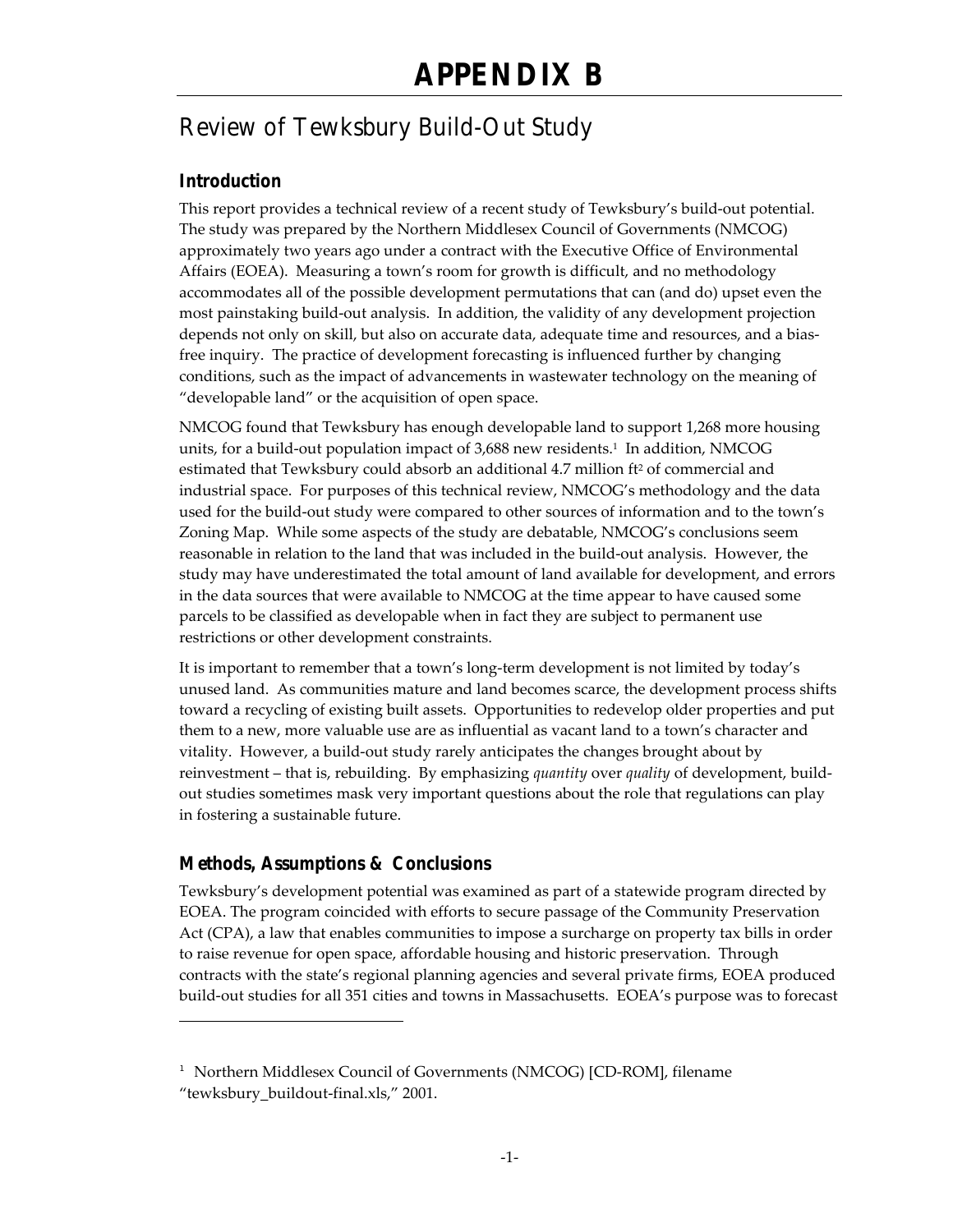the maximum amount of residential, commercial and industrial development that could occur in a community under its existing land use policies. To achieve consistency in a large program carried out by several organizations, EOEA adopted standard data specifications and a Geographic Information System (GIS) model for use by all participating analysts.

The model that was instituted for EOEA's build-out program demonstrates both the power and limitations of GIS technology. Analysts working under contract with EOEA received several spatial data sets compiled by another state agency, MassGIS, and where possible they were required to update or correct the state's information. In GIS terms, a spatial data set (or data layer) refers simply to data that can be represented on a map. In order for several spatial data sets to be represented on the same map, they must be based on (or registered to) a common system of geographic coordinates. Since all of the data sets available from MassGIS are based on one coordinate system,<sup>2</sup> it is possible to create mapped representations of every community in the Commonwealth – individually or by groups of communities, e.g., counties, regional planning agency districts, watersheds, or shared highway corridors. Thus, the MassGIS data library was instrumental to preparing a large number of build-out studies in a very short period of time.

A single GIS data set often consists of several electronic files. When the data set is opened in GIS software such as ArcView or MapInfo, its spatial image becomes visible in a window that serves as a workspace for making maps. The image may be comprised of one or several shapes (or polygons), each of which is unique. The information that distinguishes these shapes is contained in a table of attributes that lies elsewhere in the data set. The table is crucial because the information it stores determines what can be represented on a map. For example, a GIS data layer of open space includes a table with many attributes for each shape in the workspace, e.g., the name of the land owner, the size of the parcel, and whether the land is a Chapter 61A farm, permanent open space or a recreation facility. Using a GIS open space data set with these attributes, it is possible to create a map of all Chapter 61A land in a community, or maps of all open space color-coded by level of protection, ownership, or use. Of course, an attribute table that contains inaccurate data will result in inaccurate maps. MassGIS and the other agencies that create GIS data sets work very hard to assure quality, but an occasional error is unavoidable.

To carry out the statewide build-out studies, EOEA supplied participating organizations with the following data sets for each community:

• Zoning map

-

- Open space inventory, including lands with permanent, temporary, limited or no use restrictions
- 100-year floodplain areas
- Buffer zones around rivers and streams regulated by the Rivers Protection Act
- Areas of Critical Environmental Concern (ACEC), where applicable
- Local roads, state highways and mass transit facilities

<sup>&</sup>lt;sup>2</sup> North American Datum (NAD) 1983.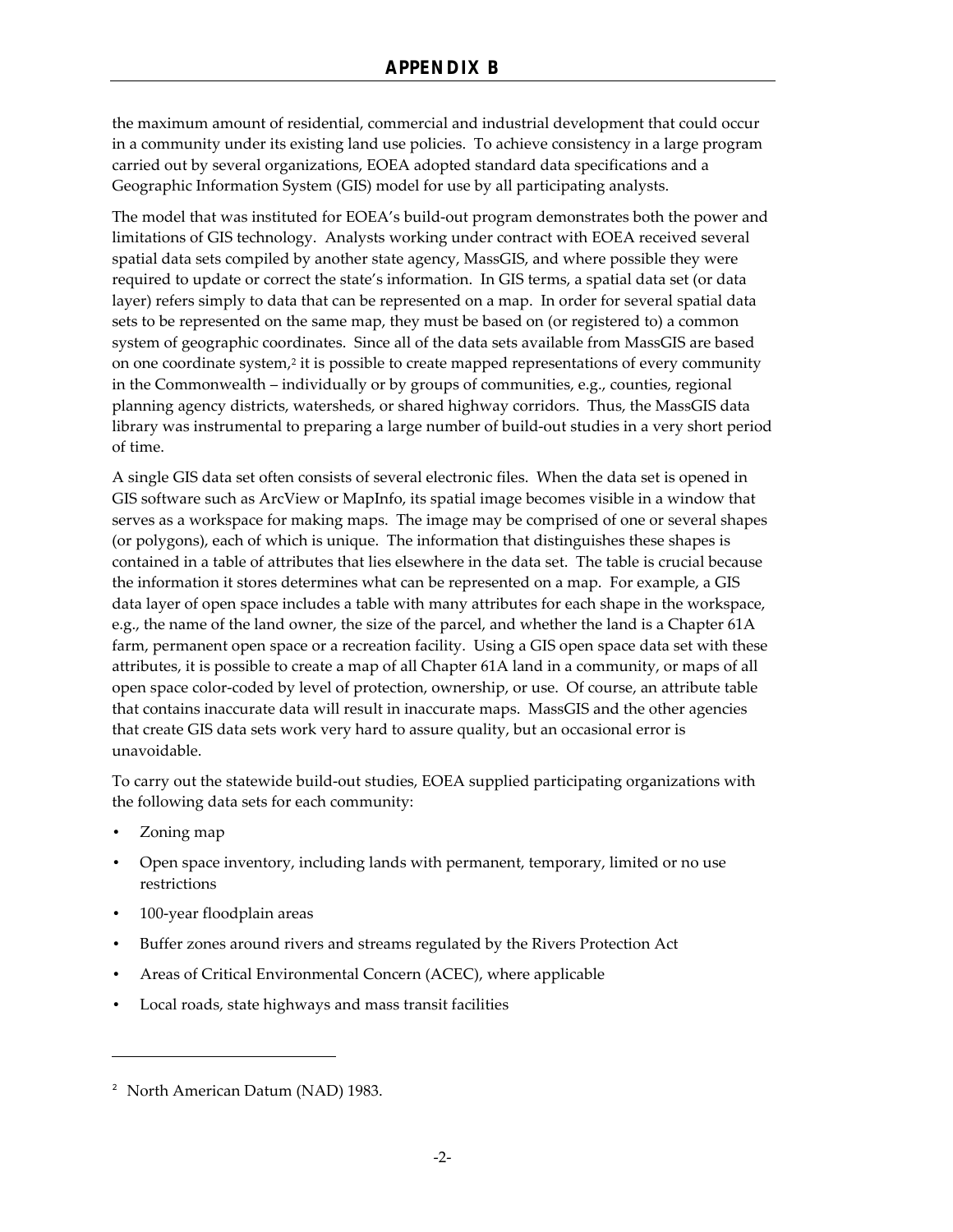- Wetlands, topography and slope classifications, derived from USGS maps
- Land use map<sup>3</sup>

 $\overline{\phantom{a}}$ 

• Black-and-white orthophotos (digital aerial photographs).

Since MassGIS did not have digital zoning maps for all cities and towns, in some instances build-out analysts had to create them using information from local authorities. In addition, when EOEA's build-out program began in the late 1990s, the age of available land use maps varied by community and across regions. The original source of information for the digital land use maps at MassGIS is aerial photography. Some parts of the state had been flown more recently than others. For many communities, the most current land use data sets represented development conditions as of 1991. As a result, analysts needed to update the land use maps by creating GIS data sets to represent new subdivisions and other types of new residential or commercial development. For Tewksbury's build-out study, NMCOG prepared a GIS data set of all subdivisions approved by the Planning Board since the late 1980s, and a second data set to represent other housing, business or institutional development visible on the orthophotos but omitted from the land use map.

The organizations participating in EOEA's build-out program were asked to meet with municipal officials at the outset of their work, in part to obtain and review local development regulations and also to evaluate the quality and accuracy of local maps and data that may be used to refine and update the state's GIS information. A thorough review of local development regulations was essential to making informed build-out estimates because EOEA's methodology required analysts to make a number of judgment calls. The most crucial judgment call involved classifying a community's land by degrees of development constraint: "absolute," "partial," or "not" constrained.

The difference between an absolute and a partial constraint is not always obvious and it varies from town to town. For example, in a community that requires all one-acre house lots to include one acre of contiguous upland, wetlands do not contribute any development potential and under EOEA's methodology, they would be classified as an absolute constraint against future development. However, in a community that requires all one-acre house lots to have at least 20,000 ft<sup>2</sup> of contiguous upland, wetlands offer some degree of development potential and would be classified as a partial constraint. Mastering the nuances of local zoning and wetlands bylaws, board of health regulations and other controls was an important part of the build-out analyst's job. The extent to which this kind of research was possible depended on the workload of participating organizations, access to knowledgeable local officials, and the time allotted by EOEA to complete all of the build-out studies.

Using the GIS data supplied by MassGIS and new data sets created from available information, the build-out analyst mapped and calculated the land area represented in each data set and

<sup>&</sup>lt;sup>3</sup> The state's digital land use maps are produced by the University of Massachusetts Resource Mapping Lab at the Landscape Ecology Program, a facility that dates to the early 1950s when Forest Professor William P. MacConnell initiated a statewide land cover mapping project to identify wildlife habitat from aerial photography. The Resource Mapping Lab has periodically updated land use maps for all communities in the Commonwealth, working under contracts with state and federal agencies in 1951, 1971, 1985 and 1999.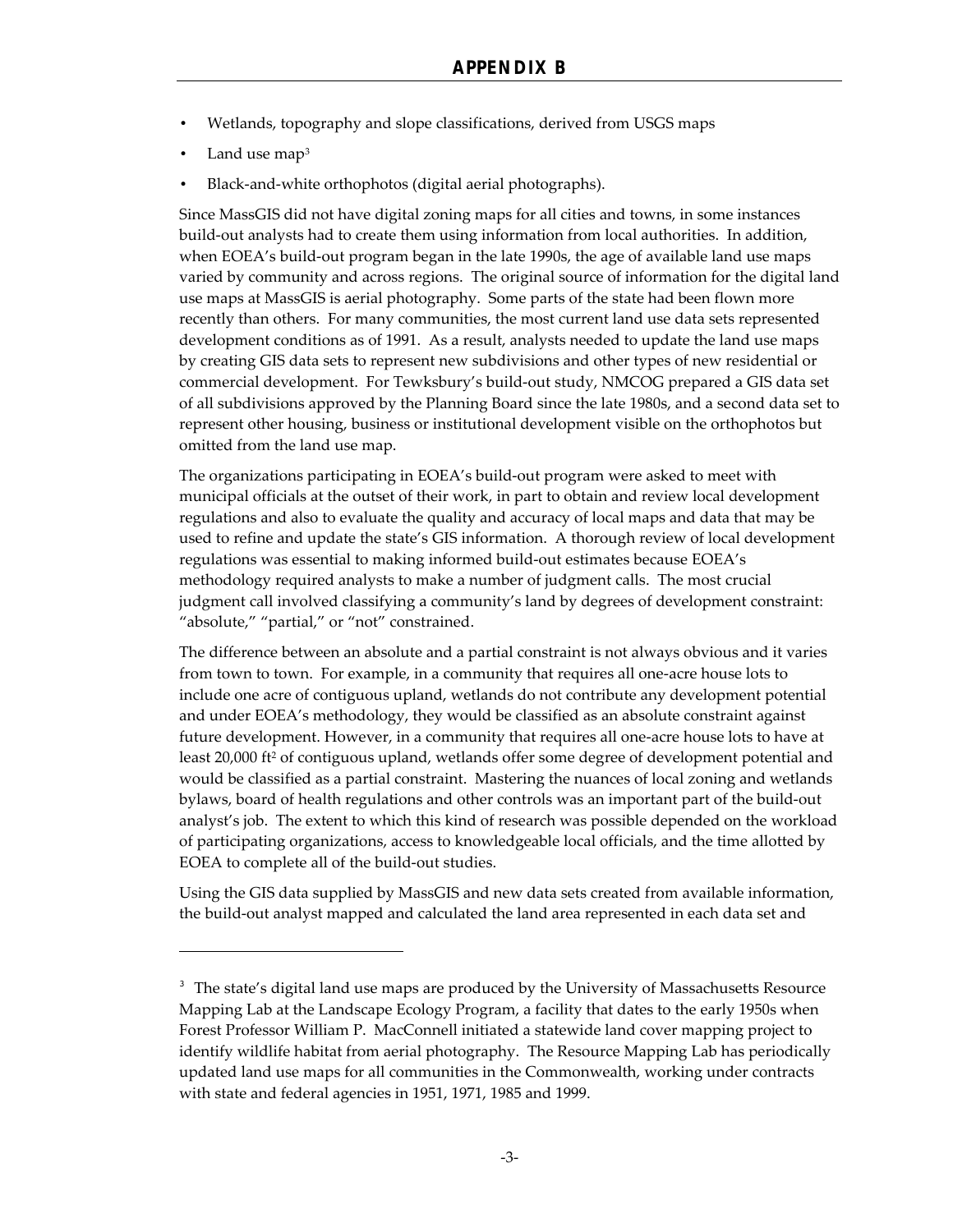through a process of elimination, arrived at an estimate of "developable land" – that is, the land area most likely available for new development. As a rule, the approach outlined below was used to calculate developable land in EOEA's build-out studies:

Developable land = a community's total land area *minus* existing developed areas *minus* permanently protected open space *minus* areas with absolute development constraints, e.g., excessively steep slopes or open water.

NMCOG appears to have considered wetlands an absolute constraint as well, for approximately 3,041 identified wetland acres in Tewksbury were eliminated during the procedure that culminated in a developable land estimate of 1,712 acres.

Analysts were instructed to use "developable land" as a starting point for estimating how many new homes or businesses could be developed in each zoning district. Of course, not all of a community's developable acres can be converted to house lots because new subdivision roads and drainage areas will absorb some of the land. In addition, the development process often produces irregularly shaped, somewhat larger-than-required lots in order to comply with a community's lot area, upland and dimensional regulations. To account for these and other conditions, EOEA advised analysts to reduce "developable land" by a factor that had to be determined town-by-town, considering local zoning and other regulations. Across the state, the factors ranged from 10-30%.

For Tewksbury's build-out study, NMCOG estimated the potential number of house lots by reducing the amount of developable land in each residential district by a unique factor for roads and irregular lots, and dividing the result by each district's minimum lot size. Additional reductions were made to account for the impact of partial constraints on some of the town's developable land, e.g., wetlands buffer zone and floodplain regulations. Similarly, commercial and industrial development estimates were made by multiplying an "effective floor-to-area ratio," or FAR, by the amount of developable land in each non-residential zoning district. The FAR represents the amount of floor space (gross) that can be built on a parcel of commercial or industrial land after access roads, parking, landscaped buffers and other site plan requirements are satisfied, along with building height, coverage and other dimensional controls. Table 1 identifies the residential, commercial and industrial multipliers that were used in Tewksbury's build-out study, along with the amount of developable land in each zoning district.

# **Test Areas for Review**

Tewksbury is a maturely developed community. Approximately 47% of the town's land area is covered by residential, commercial and industrial land uses, including their associated roadways. Thirty years ago, the ratio of residential development to forests was .68 – that is, for every acre of forest, only .68 acres were covered with housing. Today, the ratio is 1.24, which means that residential development covers more land than the amount that remains forested. Given the town's developed suburban character and the prevalence of wetlands, it is not surprising that NMCOG's build-out forecast foresees a maximum of 1,268 new housing units in Tewksbury's future. For the build-out study technical review, a sample of the areas identified as developable land were examined to determine whether the assumptions in EOEA's methodology seemed appropriate. This examination also considered whether the GIS data sets available to NMCOG contained any inaccuracies.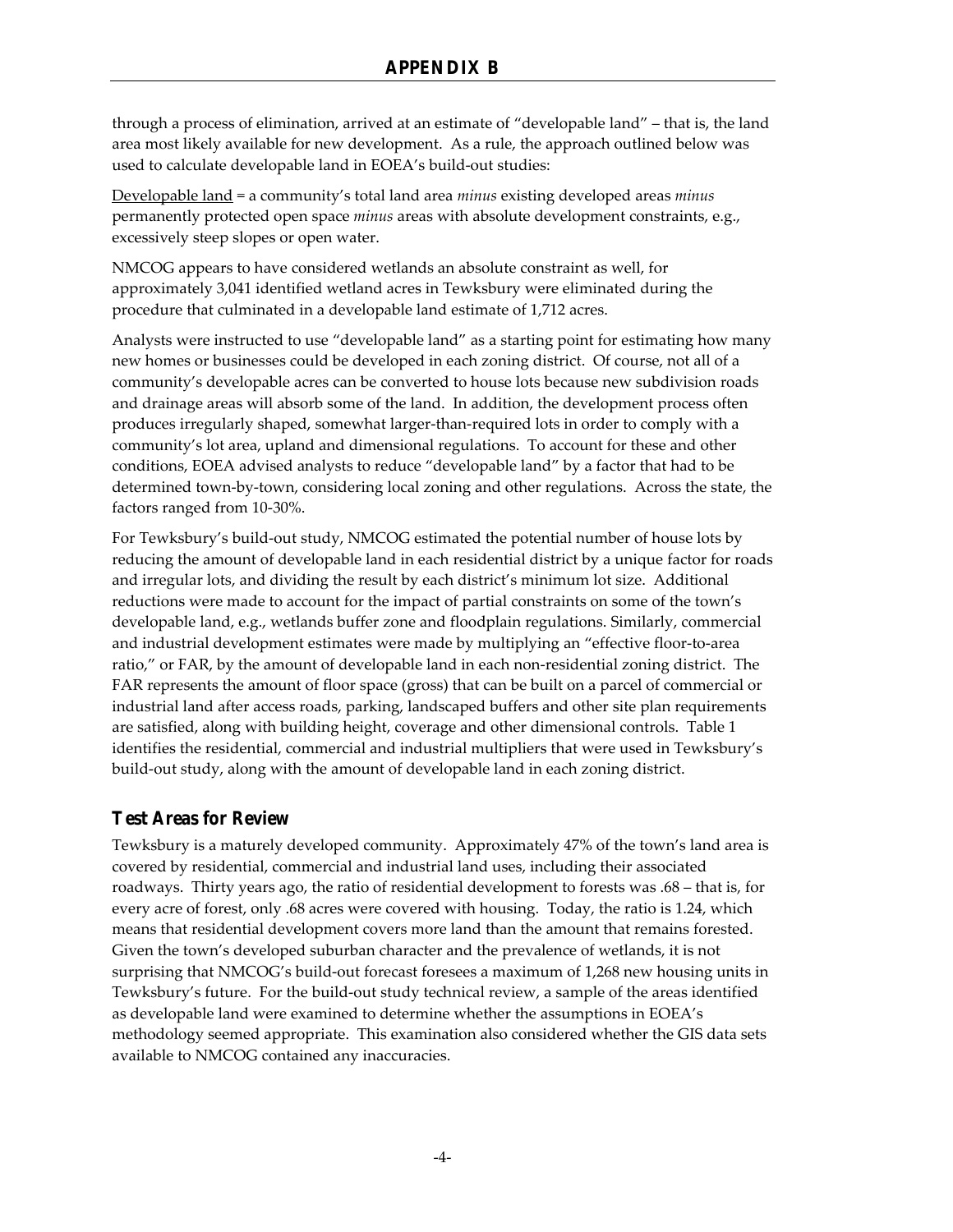#### **<sup>4</sup>Area A: Trull Brook Golf Course Area**

The build-out study identifies this site and adjacent areas off River Road in Tewksbury as developable residential land. According to the open space inventory on file at MassGIS, the 127-acre golf course is classified as an area of "limited" open space protection. NMCOG's build-out study estimates that the entire Area  $A$  – the golf course along with surrounding vacant land – includes approximately 175 developable acres. Allowing for odd lot configurations and new subdivision roads at 18%, the development potential of Area A would be about 143 buildable lots and an equivalent number of housing units (i.e., one single-family home per one-acre lot). Open space and a natural stream make up a portion of the area that the build-out study categorizes as developable. The primary purpose of the open space is recreation and the public has full access to it. It is a privately owned golf course in a residential zone.

Area A includes open water and bordering wetlands, and portions of the site are in a flood hazard zone. To the degree supported by existing GIS data, the build-out study accounts for these natural features. The golf course portion of Area A is most likely a low-risk candidate for development as long as the recreational facility remains profitable.

#### **<sup>5</sup>Area B: Ames Hill**

Surrounding the Tewksbury Water Department's two-acre site on Ames Hill is a 116-acre area classified as developable residential land. NMCOG's multiplier for odd lot configurations and new subdivision roads results in a potential development estimate of 95 house lots. Ames Hill is in a residential zone and according to the open space data set used for the build-out study, the small, town-owned portion has only a limited level of open space protection and no public access. There is a considerable amount of existing residential and industrial development nearby, and Ames Pond lies northeast of this area.

The build-out study appears to represent Area B's development potential reasonably well, though the land is steeply sloped. Tewksbury's *Open Space and Recreation Plan* (1998) characterizes Ames Hill as a scenic resource and a priority area for protection. The buffer required by Tewksbury's local Wetland Protection Law between natural features and development is accurately captured in the acreage that NMCOG subtracted from the calculation of developable land.

#### **Area C: Long Meadow Golf Club**

 $\overline{a}$ 

The build-out study indicates a potential for residential development at the Long Meadow Golf Club and a small area nearby. The country club is unprotected open space and it consists of approximately 52 acres. Under the formula that NMCOG used to estimate future growth, odd lot configurations and new subdivision roads would reduce the land available for homes to 33 potentially buildable lots. One-acre zoning may act as a limiting factor in the conversion of this property, since developing it would require a use that can absorb the value of the land and its existing improvements. An analysis of the developable land calculations suggests that NMCOG appropriately buffered the pond and other wetland features on the property. The

<sup>&</sup>lt;sup>4</sup> Identified on Tewksbury Open Space map as "Trull Brook Golf Course."

<sup>5</sup> Identified on Tewksbury Open Space map as "Ames Hill."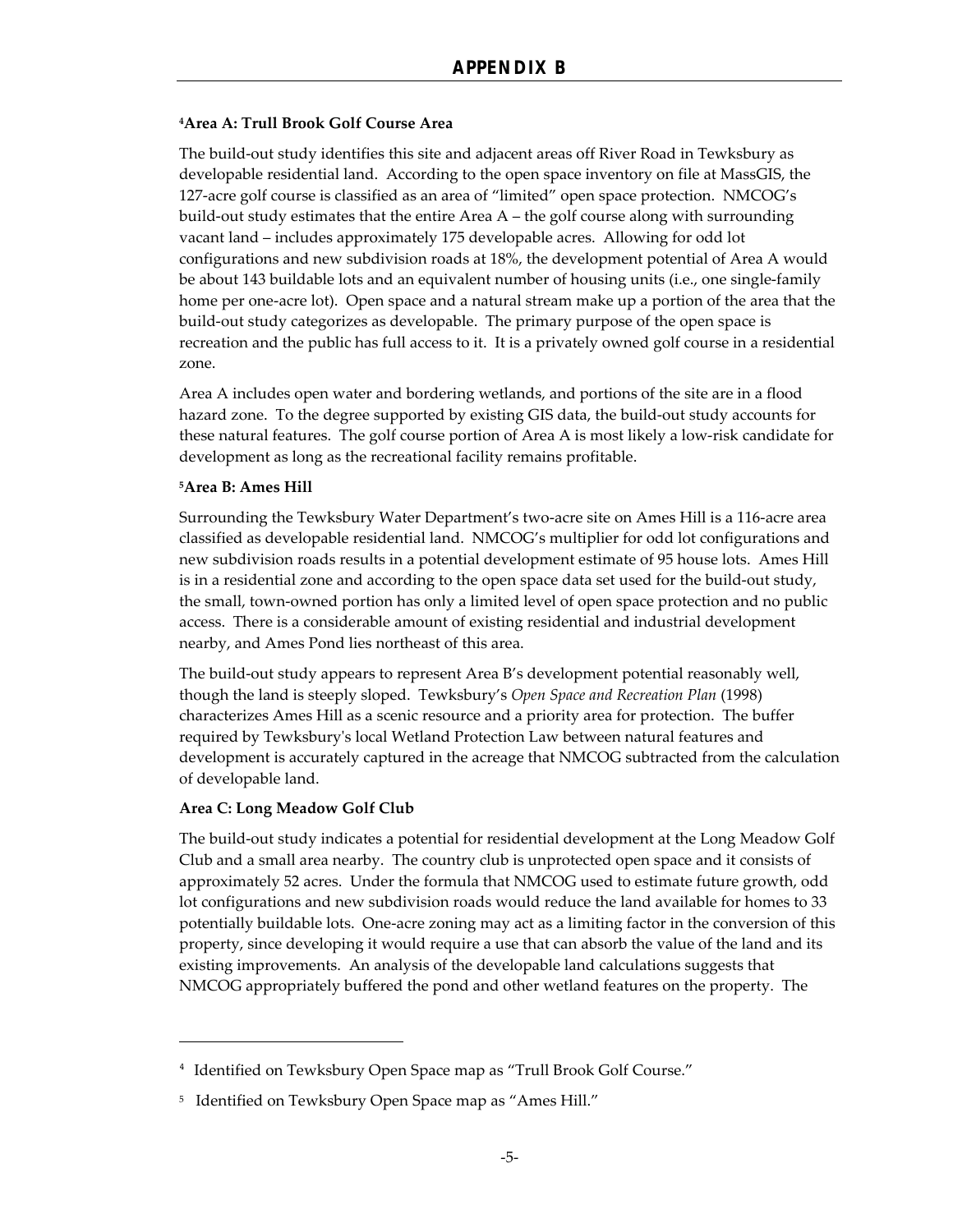nine-hole golf course is in a residential zone and its primary purpose is outdoor recreation. Access is restricted to club members.

### **<sup>6</sup>Area D: Vicinity of Point Lewis Land**

NMCOG's map of developable land includes an area of residentially zoned land and two smaller industrially zoned areas along Pinnacle Road near the Point Lewis Land. Since these properties are not formally classified as areas of conservation interest, they are not included in the open space data set that was used for the build-out study or in a more recent open space data set available from MassGIS. Accordingly, it may be assumed that the land is privately owned and subject to no use or development restrictions. The developable land is surrounded on all sides with significant natural features that are reflected in the build-out map. Though Area D is not in a flood hazard area, it is surrounded almost completely by floodplain. Assuming that odd lot configurations and new subdivision roads would reduce the 69.3 acres by about 18%, Area D appears to have the potential to support up to 56 buildable one-acre house lots.

### **Area E: Area "93"**

Area E is a large area of land on the eastern corner of Tewksbury, adjacent to I-93. Most of the 104.9 acres are zoned for residential development, with two smaller areas of industrially zoned land nearby. All of the land is privately owned and there are no known use restrictions that would impede future development. According to the formula used in the build-out study, this 104.9-acre area may support up to 86 one-acre house lots. There is no designated open space within Area E, and a review of NMCOG's developable land map shows appropriate buffering for identified natural features. The land is outside the 100-500 year floodplain, although one small part is near an area subject to inundation by a 100-year flood event. Given the relatively few natural constraints against development in Area E, the land appears developable at the level suggested by NMCOG's built-out study.

### **Area F: Fairlawn**

1

The 65 acres of open space known as Fairlawn lie partially within the Community Development District and partially in the Heavy Industry District. According to the most recent open space data set available from MassGIS, Fairlawn is subject to a limited level of protection and its primary purposes are water supply and conservation, with public access. All of the land is municipally owned. NMCOG's build-out study maps provide for an appropriate buffer between the "developable" area and surrounding natural features.

Fairlawn is identified on a map attached to this report,"Tewksbury Open Space," which is based on an updated GIS data set from May 2002. Significantly, the open space map that was used to prepare the build-out study does not recognize Fairlawn as town-owned land. As a result, NMCOG included more than half of the Fairlawn acreage in the build-out study's inventory of developable land. Since the land appears to be classified as "limited protection" only, perhaps it could be developed in the future. If the land was acquired for water supply purposes, however, the information on file at MassGIS may be incorrect. Given the town's zoning regulations and the physical characteristics of the land, Area F clearly has development potential but it may not be developable at all because of legal constraints tied to the original

<sup>6</sup> Identified on Tewksbury Open Space map as "Point Lewis Land."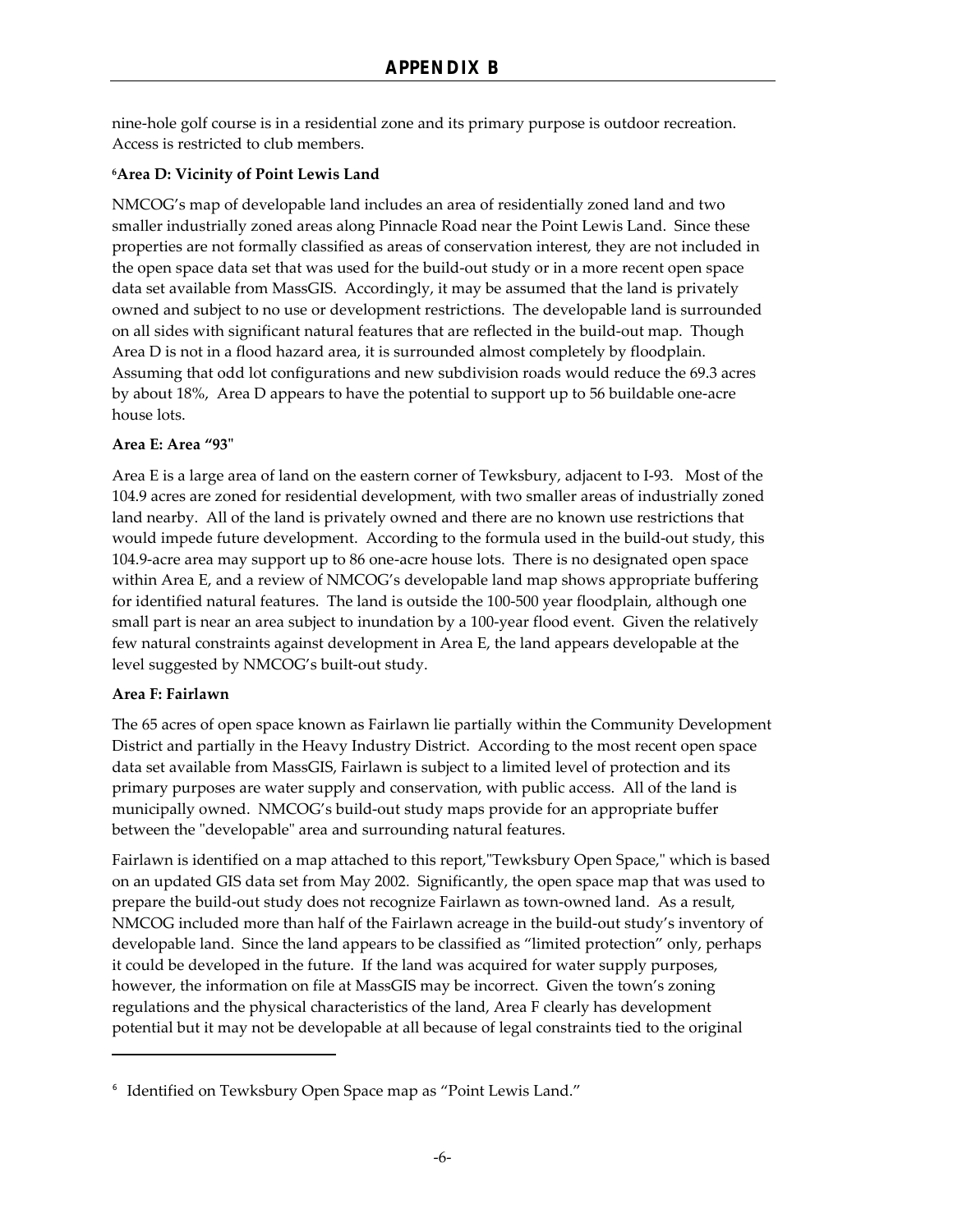acquisition. In any case, because the land is owned by the town, it could not be developed without a two-thirds vote of approval by town meeting to sell the property.

# **GIS Data Limitations**

### **Open Space**

The town's build-out forecast may be distorted by errors and omissions in the open space data set that was supplied by EOEA. The two most important issues involve the classification of open space and the area depicted as Tewksbury State Hospital. First, the open space data layer was missing critical information about the level of protection for Tewksbury's open space. The state recognizes four levels of open space protection: limited, permanent, temporary, and none. Land for which the level of protection has not been verified is classified as "unknown" in the open space data sets maintained by MassGIS (see Table 2). The data set used in the build-out study identifies 1,903 acres of open space but classifies only 1,422 acres by level of protection. Owing to the design of EOEA's build-out model, open space that was unclassified (or inaccurately classified) would have been treated as potentially developable land. In comparison, the more recent open space data set from MassGIS assigns nearly all open space in Tewksbury to a level-of-protection category, as shown in Table 2. Any land characterized as developable which in fact is subject to a permanent use restriction would result in an inflated build-out forecast.

A more disconcerting error in the open space data set involves the boundaries of the Tewksbury State Hospital property. The area characterized as Tewksbury State Hospital in the build-out study is inconsistent with the most recent open space data layer from MassGIS. (See Build-out Open Space and Tewksbury Open Space Maps.) Several large areas identified as open space associated with Tewksbury State Hospital in the build-out study are not identified in the most recent MassGIS open space data layer for Tewksbury. Moreover, some of the land is classified as "limited protection" while the remainder is unclassified. The data discrepancies are visually evident and they are important because it appears that none of the Tewksbury State Hospital land is included in the town's build-out calculations.

# **Zoning**

An accurate zoning map is essential to making valid development projections. Though the zoning data set used for Tewksbury's build-out study is reasonably complete, there are several differences between the districts it includes and those shown on the Town of Tewksbury Zoning Map dated March 27, 2002. The differences exist mainly in the eastern part of town where there is a cluster of several zoning districts. Two major discrepancies involve land that the current Zoning Map represents as Municipal and Residential but the GIS data set represents as Multifamily. The triangle formed by Main, Chandler and Livingston Streets has no zoning district identity in the GIS data set. However, the build-out calculations assign little if any development potential to these locations.

# **Wetlands**

NMCOG's build-out study may have included many of Tewksbury's important wetlands as developable land. There are several GIS sources of wetlands data, though not all are equally available statewide. The organizations that worked on EOEA's build-out studies were allowed to use one of the following wetland data sets:

• The United States Geological Survey's (USGS) digitized Hydrography data.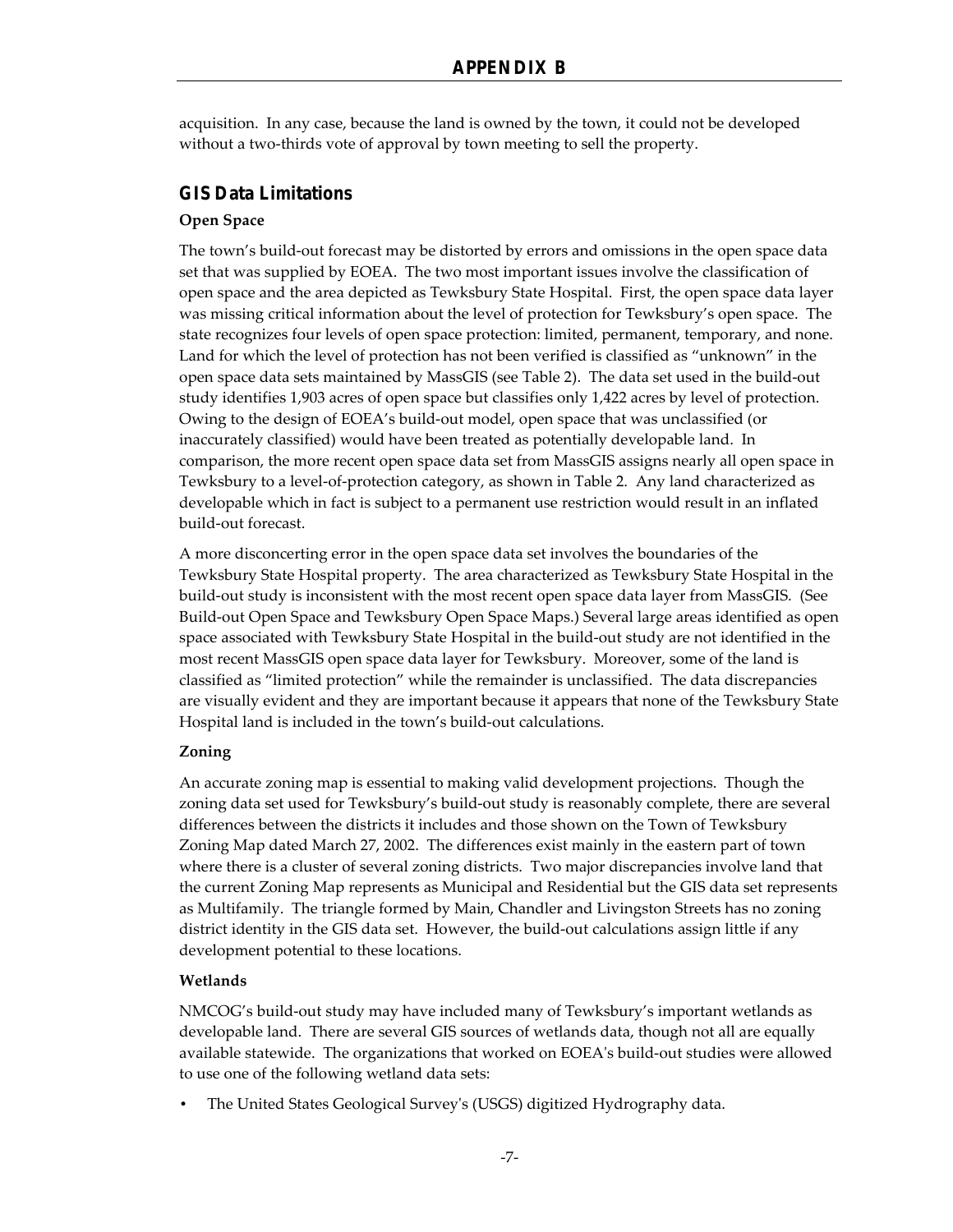- The National Fish and Wildlife Service's National Wetlands Inventory.
- The Massachusetts Department of Environmental Protection (DEP) Wetlands Conservancy Program maps.

The USGS Hydrography data layer is the least accurate, in part because it was not developed at a scale to capture small wetlands. The National Wetlands Inventory is a more accurate source, and DEP's Wetlands Conservancy Program is generally considered the most reliable because its GIS data sets are based on high-quality aerial photographs. It is clear that NMCOG used the latter to identify wetlands in Tewksbury. However, MassGIS has continued to upgrade the library of DEP Wetlands Conservancy Program maps and as of July 2002, new wetland maps became available for the entire state. Table 3 compares the data set used in the build-out study to the recently released data set from DEP. It shows that approximately 466 acres of wetlands were not accounted for in the data that NMCOG received from the state for Tewksbury's buildout study.

# **Chapter 40B**

Like any other analytical model, EOEA's build-out methodology embraced several assumptions. Among them: all municipalities would be in compliance with the 10% low- and moderate-income housing standard set by Chapter 40B, the Anti-Snob Zoning Act. Chapter 40B creates a streamlined permitting process to build low- and moderate-income housing and assigns permit granting responsibility to local zoning boards of appeal. Since the law's purpose is to assure an equitable distribution of low-income housing throughout Massachusetts, it sets a minimum goal of 10% low- and moderate-income housing in every community. While processing a comprehensive permit application, the board of appeals has jurisdiction to waive local zoning regulations that impede low-income housing production – regulations such as a ban on multi-family and townhouse development, a large minimum lot size for new homes, or a low unit/acre density cap that makes multi-family development impractical even when it is allowed.

When less than 10% of a community's year-round homes qualify as low-income housing under Chapter 40B, the board of appeals is essentially obligated to issue a comprehensive permit. If the board denies or places burdensome conditions on a permit, the developer may appeal to the state's Housing Appeals Committee (HAC). Communities that do not meet the 10% threshold find it almost impossible to prevail when a developer appeals to HAC because Chapter 40B creates a statutory presumption that the need for low-income housing outweighs other local considerations.

The "maximum" residential build-out projections released by EOEA make no provision for additional homes generated by comprehensive permits. It is not clear why EOEA took this position because only 27 communities in Massachusetts meet or exceed 10%. According to the most recent Chapter 40B Inventory, the 410 low- and moderate-income housing units in Tewksbury equal 4.05% of the town's year-round housing stock, which means that Tewksbury has a yet-to-be-built liability of 603 low-income housing units. Discounting the 43 towns that have no low- and moderate-income housing, the average percentage of Chapter 40B units in Massachusetts communities today is 5.35%. Statewide, the low-income housing shortfall (as defined by Chapter 40B) is 39,237 units.

Presumably, EOEA decided to assume Chapter 40B compliance because a build-out study should attempt to account for all of a community's developable land. If Tewksbury's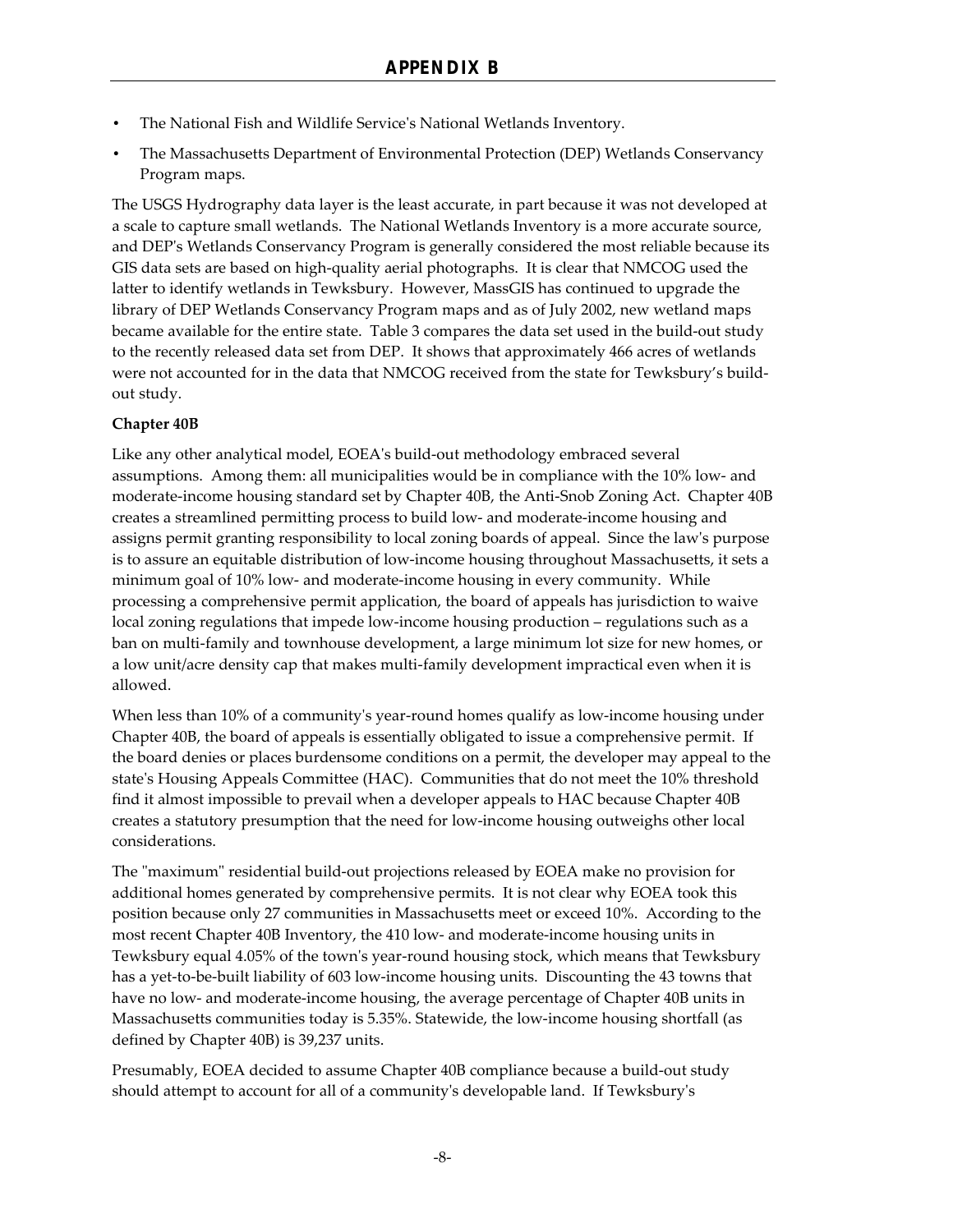developable land can accommodate up to 1,258 new homes under current zoning, then there is no remaining land for additional development. In effect, the acreage that NMCOG allocated to 1,258 housing units may be tapped to support other land uses as well – including future Chapter 40B developments. Since it is not economically feasible to build low-income housing at a density of one unit/40,000 ft<sup>2</sup>, Tewksbury's build-out forecast of 1,258 homes seemingly underestimates the amount of residential development that will occur in the future. However, the usable land calculations on which the 1,268-unit forecast is based need to be revisited.

### **Summary**

When the state's build-out studies were released to cities and towns, EOEA and regional planning agency representatives explained that their future development estimates should be viewed as "worst-case" scenarios – that is, a high-end forecast designed to illustrate the implications of local land use policies. The build-out study for Tewksbury may overestimate the number of acres available for new growth in some parts of town, yet the decision to exclude the grounds of Tewksbury State Hospital from the build-out forecast most likely means that the town's developable land has been underestimated. However, local zoning alone will not determine the fate of the hospital property because the land is owned and controlled by state government. This makes it very difficult for any analyst to make informed judgments about the site's reuse and development potential. If used as an order-of-magnitude projection, the buildout study can be a valuable guide for local policy and planning decisions.

A master plan must address more important questions than simply how many housing units the future holds. The impacts of 1,268 new homes on Tewksbury's natural resources, community services, water supply and infrastructure will differ significantly by where they are built and at what density, the types of housing they represent, the costs they generate and the benefits they bring to the community as a whole. Similarly, the impacts of  $4.7$  million ft<sup>2</sup> of commercial and industrial development will vary by the mix, use intensity, design and site plan quality of the projects that produce this growth. The build-out study sponsored by EOEA does an effective job of drawing attention to some of the potential impacts of future development. It highlights places that could be lost if the town's open land is not managed sustainably and it creates an opportunity for dialogue about how the town should grow in the future.

Judith A. Barrett Mary M. Coolidge

October 4, 2002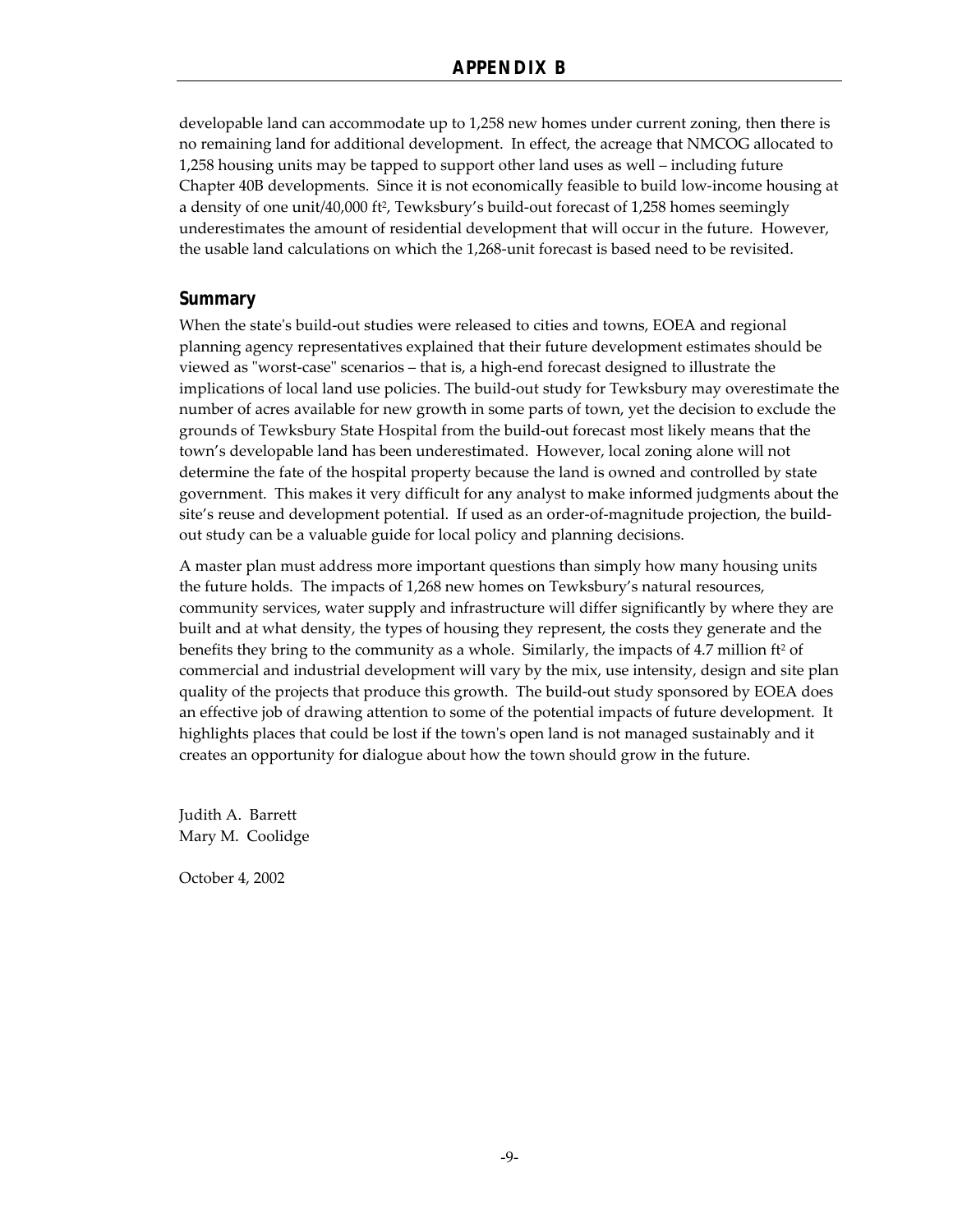| <b>Residential Zoning District</b>    | <b>Minimum Lot Size</b> | <b>Build Factor</b>                | Estimated<br>Developable |
|---------------------------------------|-------------------------|------------------------------------|--------------------------|
|                                       | (sq.fit.)               |                                    |                          |
|                                       |                         |                                    | Acres                    |
| Residential-40                        | 43,560                  | 0.82                               | 1,336.3                  |
| Multi-Family District                 | 174,240                 | 0.88                               | 10.0                     |
| Multi-Family District/55              | 522,720                 | 0.89                               | 12.1                     |
| <b>Community Development District</b> | 522,720                 | 0.89                               | 22.0                     |
| Farm District                         | 43,560                  | 0.82                               | 18.1                     |
| Non-Residential                       | <b>Effective FAR</b>    | <b>Estimated Developable Acres</b> |                          |
| Municipal                             | 0.41                    | 6.4                                |                          |
| Transitional                          | 0.47                    | 3.0                                |                          |
| Commercial                            | 0.322                   | 20.7                               |                          |
|                                       |                         |                                    |                          |
| Heavy Industry                        | 0.345                   | 283.0                              |                          |

# **Table 1: Zoning Districts Build-Out Multipliers**

| Table 2. Open Space and Levels of Protection |                      |           |                    |                |  |  |
|----------------------------------------------|----------------------|-----------|--------------------|----------------|--|--|
|                                              | <b>EOEA Buildout</b> |           | <b>MA-GIS Data</b> |                |  |  |
| <b>Level of Protection</b>                   | Acres                | $%$ of OS | Acres              | $%$ of OS      |  |  |
| In Perpetuity                                | 84.5                 | 5.9       | 82.6               | 5.5            |  |  |
| Limited                                      | 1,195.4              | 84        | 1,233.0            | 82.5           |  |  |
| No Protection                                | 82.1                 | 5.8       | 116.1              | 8              |  |  |
| Unknown                                      | 60.5                 | 4.3       | 59.1               | $\overline{4}$ |  |  |
| Subtotal                                     | 1,422.4              | 100.0     | 1,490.8            | 100.0          |  |  |
| <b>Arcres Not Classified</b>                 | 481.3                |           | 0.0                |                |  |  |
| Total Open Space in Acres                    | 1,903.7              |           | 1,490.8            |                |  |  |

# **Table 2. Open Space and Levels of Protection**

Sources: MassGIS, Statewide Vector Data, filename "osp295p1.dbf", updated May 2002; and NMCOG [CD-ROM], filename "os295.dbf," 31 January2001.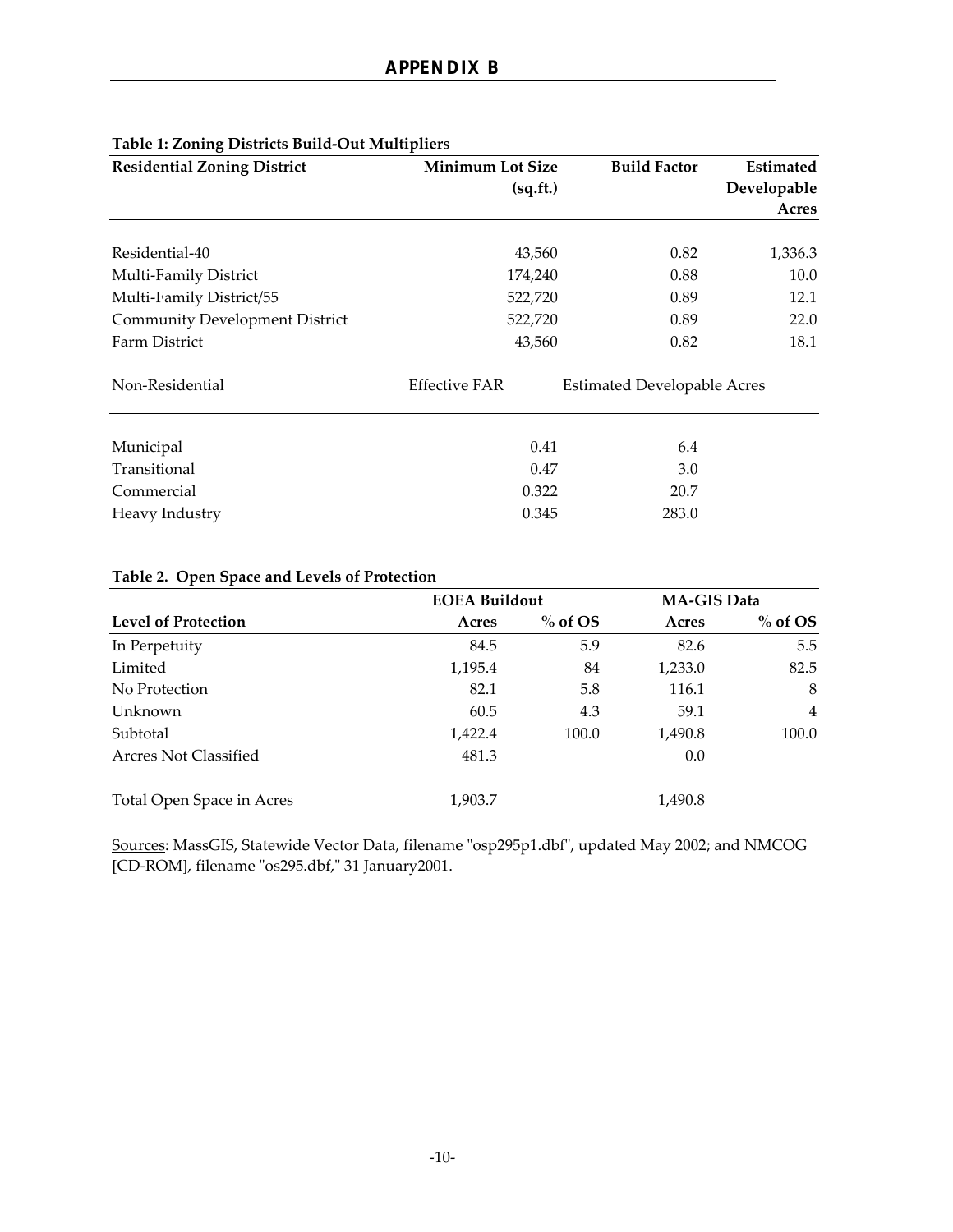| Classification              | <b>Build-Out Study</b> | <b>MassGIS</b>       |
|-----------------------------|------------------------|----------------------|
|                             |                        | <b>Wetlands Data</b> |
|                             |                        | (2002)               |
| Bog                         | 8.1                    | 8.1                  |
| Deep Marsh                  | 56.9                   | 56.9                 |
| Open Water                  | 414.3                  | 728.7                |
| <b>Shallow Marsh Meadow</b> | 406.3                  | 481.9                |
| Shrub Swamp                 | 457.6                  | 457.6                |
| Coniferous Swamp            | 18.8                   | 18.8                 |
| Deciduous Swamp             | 1,504.7                | 1,589.3              |
| Mixed Swamp                 | 174.3                  | 174.3                |
|                             |                        |                      |
| Totals                      | 3,041.0                | 3,515.6              |

### **Table 3: Comparative Wetland Estimates**

Sources: MassGIS Statewide Vector Data, filenames "w3658p1.dbf, w3578p1.dbf, w3577p1.dbf, w3576p1.dbf, w3496p1.dbf, w3495p1.dbf, w3494p1.dbf, w3493p1.dbf, w3414p1.dbf, w3413p1.dbf," updated August 2002; and NMCOG [CD-ROM], filename "wet5k295.dbf," 31 January 2001.